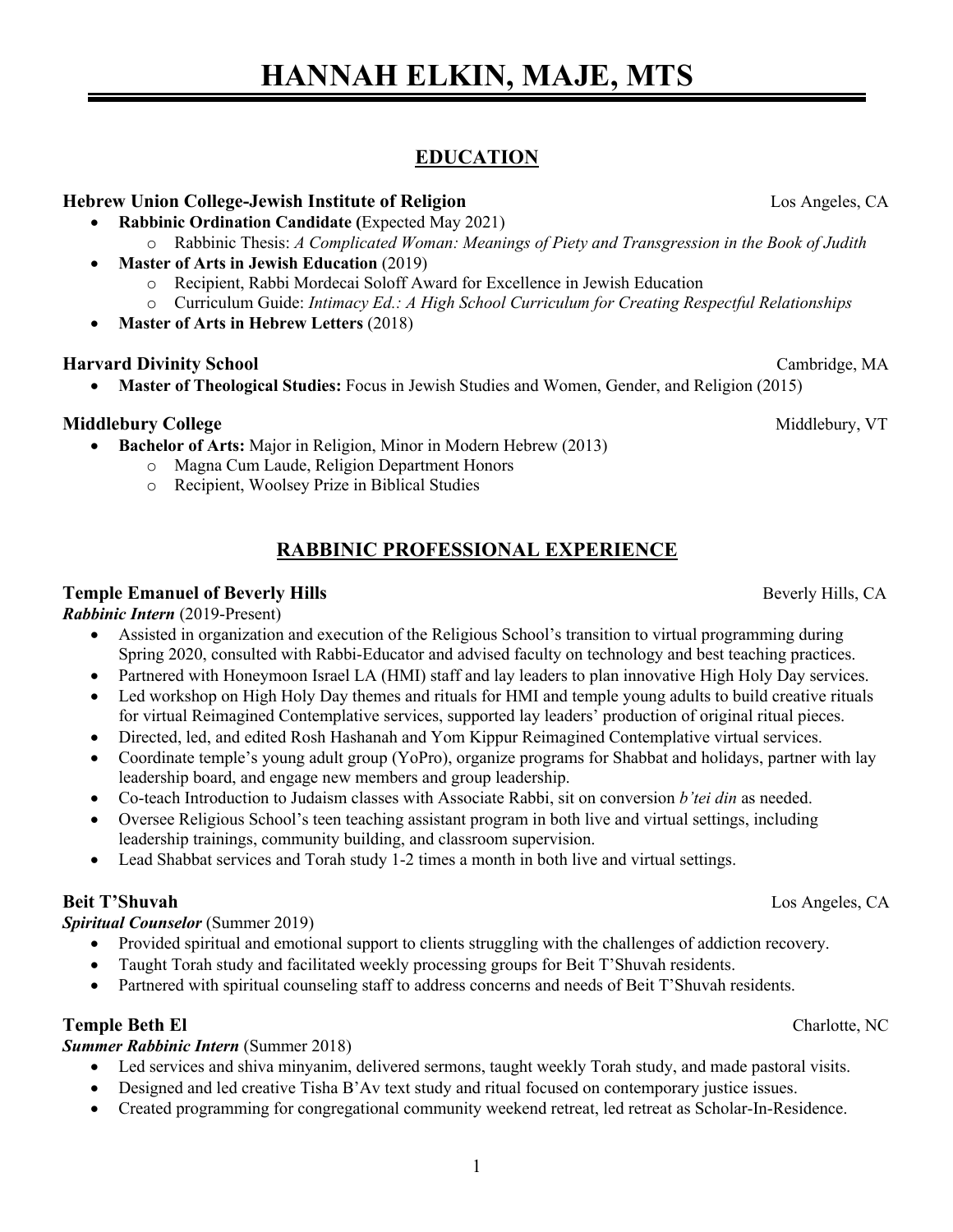# **HANNAH ELKIN, MAJE, MTS**

# **Temple Ner Ami** Camarillo, CA

*Student Rabbi* (2016-2018)

- Served as spiritual leader for congregation of 100 Reform Jewish families during monthly visits and holidays.
- Led services, delivered sermons, taught multiple adult learning courses, and provided pastoral care.
- Prepared individually with students for *b'nai mitzvah*, supported and guided families in planning process.

# **Children's Hospital, Los Angeles** Los Angeles, CA

*Chaplain Intern* (Summer 2017)

- Completed Clinical Pastoral Education unit of 400 hours of practical experience, supervision, and education.
- Provided pastoral care to patients and families from a wide range of religious, ethnic, and cultural backgrounds.

# **EDUCATIONAL PROFESSIONAL EXPERIENCE**

# **Louchheim School for Judaic Studies, HUC-JIR-University of Southern California** Los Angeles, CA

*Teaching Assistant* (2019)

- Teaching assistant for HUC faculty member's History of Judaism class, USC undergraduate level course.
- Taught weekly discussion section of 25 undergraduates of diverse backgrounds with varied previous knowledge.
- Supported students' preparation and success in the course, graded papers and exams on Jewish history.

# **University Synagogue** Los Angeles, CA

### *Religious School Curriculum Consultant* (Summer 2019)

- Restructured comprehensive Judaic and Hebrew curricula based on best practices for Jewish education.
- Researched and organized individualized curricula by grade, wrote memos and guides for their implementation.

# **Leo Baeck Temple** Los Angeles, CA

### *Rabbinic-Education Intern* (2018-2019)

- Assisted in administration of the Religious School, supervised faculty, edited lesson plans, led school programs and services, and built relationships with students and parents.
- Oversaw programming and organization of the Religious School weekend-long retreat, and with 24-hour notice comprehensively reorganized, planned, and led retreat after retreat site was impacted by wildfires.
- Partnered with lay committee to plan and execute Yom Limmud, the congregation-wide day of learning.
- Wrote and taught Judaic and Hebrew curricula and lesson plans for students between 1st grade-6th grade.

# *Religious School Teacher* (2016-2020)

- Wrote and taught curricula for 6th grade and 9th grade classes.
- Taught classes for 1st grade-12th grade as substitute teacher over a period of four years.

# **URJ Greene Family Camp Bruceville, TX Bruceville, TX Bruceville, TX**

### *Summer Education Director* (Summer 2014, Summer 2016)

- Oversaw immersive summer Education program for camp's 800-900 campers, aged seven to seventeen.
- Designed and executed multiple all-camp programs, organized and led creative Shabbat and weekday services.
- Supervised two Summer Assistant Education Directors, worked with faculty of regional clergy and educators.
- Wrote and taught immersive Jewish education curricula and programs for each camper age group.

### *Summer Assistant Education Director* (Summer 2013)

- Created, revised, administered, and taught unit curricula for campers aged eight to thirteen years old.
- Helped create, lead, and coordinate weekly Shabbat services and creative weekday prayer experiences.